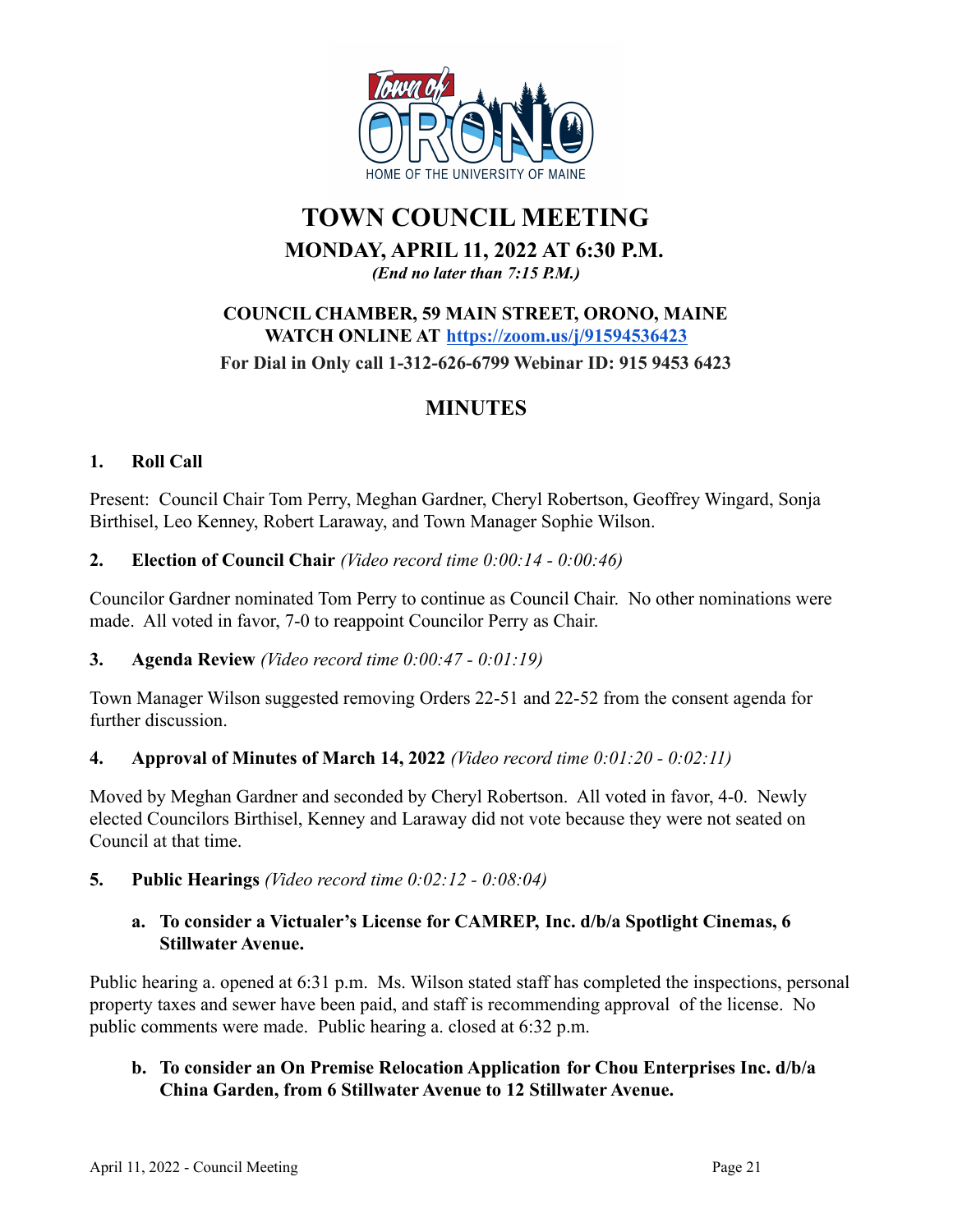Public hearing a. opened at 6:32 p.m. Ms. Wilson stated that China Garden is moving its location from 6 Stillwater Avenue to 12 Stillwater Avenue (the former Burger King location). She noted they are not quite ready to make the move. However, all application fees are in, taxes and sewer have been paid. Ms. Wilson suggested moving the licenses forward, conditioned upon the business receiving a Certificate of Occupancy.. No public comments were made. Public hearing a. closed at 6:33 p.m.

## **c. To consider a Class I – Malt Liquor, Wine & Spirits License and Victualer's License for Chou Enterprises Inc. d/b/a China Garden, 12 Stillwater Avenue.**

Public hearing a. opened at 6:33 p.m. Ms. Wilson stated the business is in the process of moving. Their liquor license was due to expire in May, however, the State has extended liquor licenses for 90 days. She noted their licenses will be issued for the new location, once the current license expires. She noted she would be writing a bridge letter to the State for the new location at 12 Stillwater Avenue. No public comments were made. Public hearing a. closed at 6:34 p.m.

## **d. To consider a Class A - Restaurant/Lounge (XI) – Malt Liquor, Wine & Spirits License, Special Amusement Permit for Music, Dancing & Entertainment and Victualer's License for Woodman's LLC, d/b/a Woodman's Bar & Grill, 31 Main Street.**

Public hearing a. opened at 6:34 p.m. Ms. Wilson stated staff has completed all of the inspections, they are current on their personal property taxes and sewer, applications are in, and staff recommends approval of the licenses. No public comments were made. Public hearing a. closed at 6:35 p.m.

## **e. To consider a Class I - Malt Liquor, Wine & Spirits License, Special Amusement Permit for Music, Dancing and Entertainment and Victualer's License to Wardwell, LLC, d/b/a The Family Dog, 6 Mill Street.**

Public hearing a. opened at 6:35 p.m. Ms. Wilson stated staff has completed all of the inspections, they are current on their personal property taxes and sewer, applications are in, and staff recommends approval of the licenses. No public comments were made. Public hearing a. closed at 6:36 p.m.

## **f. To consider Amendments to the Town of Orono Ordinances, Chapter 20 Law Enforcement to amend standards for recovery of costs for Police Services and Disorderly Property.** *[This public hearing is postponed until the May 9th Council Meeting.]*

## **6. Acknowledgments by Council Members** *(Video record time 0:08:05 - 0:11:14)*

Geoffrey Wingard acknowledged the Friends of the Orono Library for hosting their annual book sale.

Cheryl Robertson acknowledged Orlin who is leaving Orono April 22nd. He has had a downtown location for 10 years which has been a place of refuge and peace during Covid and the war. She noted that another local merchant has offered their space, but it will be sad to see them go.

Meaghan Gardner acknowledged all of the community volunteers that are on the consent agenda for volunteering their time on various boards and committees, and the elections. She also acknowledged the nice weather and upcoming Maine Day, and put out positive energy and solidarity for public safety through the end of the semester.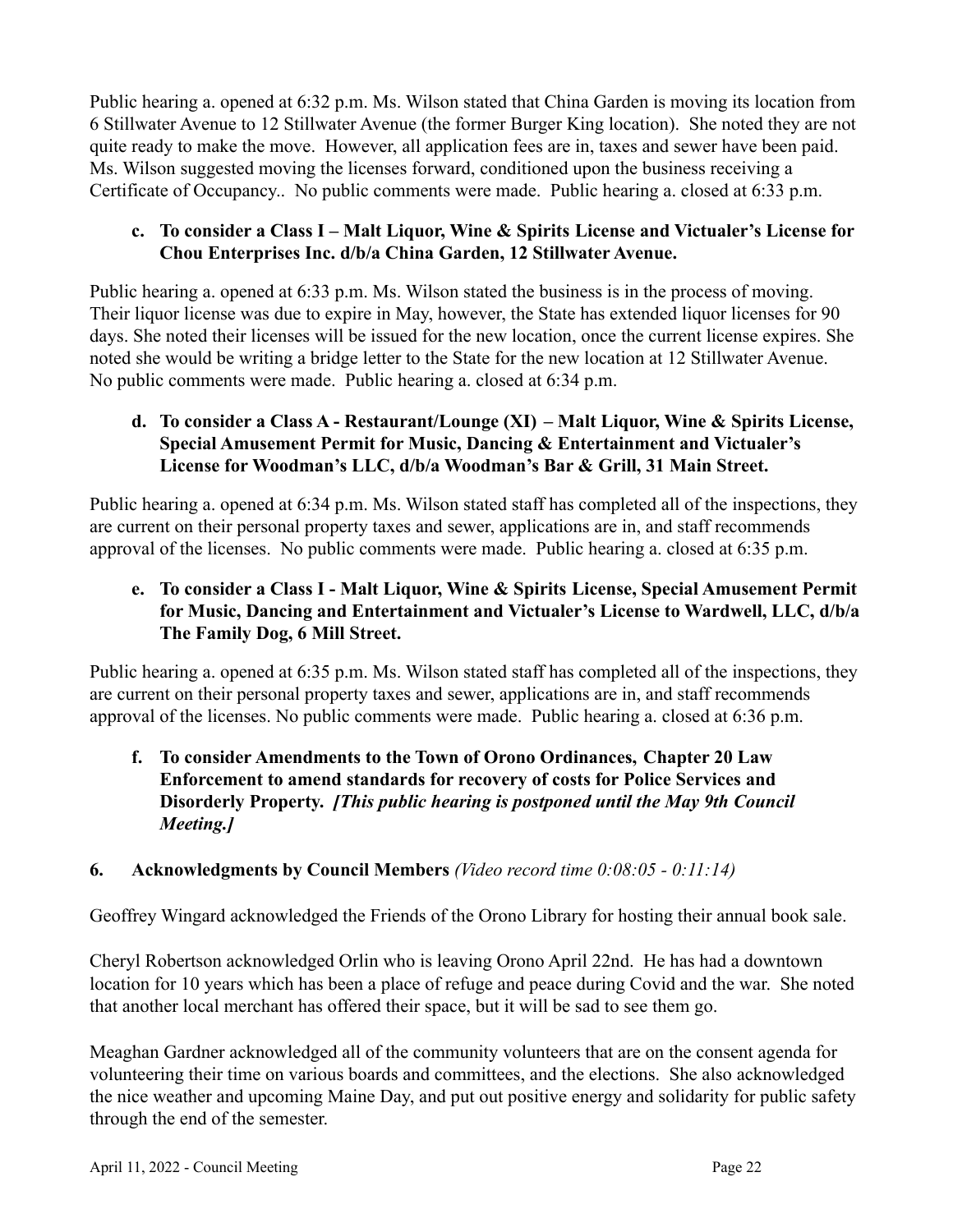Sonja Birthisel acknowledged the Orono High School and Orono Middle School Show Choirs who have been doing beautiful things for the last couple of weeks.

Tom Perry acknowledged Cheryl Robertson and Meghan Gardner for stepping up to chair various meetings during his absence.

## **7. Unfinished Business**

**8. Consent Agenda** *(Video record time 0:11:20 - 0:13:27)*

Orders 22-51 and 22-52 were removed from the consent agenda, as previously requested. Ms. Birthisel also requested Order 22-62 be removed from the consent agenda.

**Order 22-50 Order, approving a Victualer's License for CAMREP, Inc. d/b/a Spotlight Cinemas, 6 Stillwater Avenue.**

- **Order 22-53 Order, approving a Class A Restaurant/Lounge (XI) Malt Liquor, Wine & Spirits License, Special Amusement Permit for Music, Dancing & Entertainment and Victualer's License for Woodman's LLC, d/b/a Woodman's Bar & Grill, 31 Main Street.**
- **Order 22-54 Order approving a Class I Malt Liquor, Wine & Spirits License, Special Amusement Permit for Music, Dancing and Entertainment and Victualer's License to Wardwell, LLC, d/b/a The Family Dog, 6 Mill Street.**
- **Order 22-55 Order, changing the time of the May 9, 2022 Regular Council Meeting from 7PM to 5PM.**
- **Order 22-56 Order, setting the date of May 9, 2022 at 5PM for a Public Hearing to consider an Amendment to the Town of Orono Ordinances, Chapter 18, Sec. 18-31 Definitions, to create a definition for Fraternity and Sorority Houses.**
- **Order 22-57 Order, appointing/re-appointing the following Board/Committee Members:**
	- **●** *Planning Board***:** Christa Schwintzer (5-year term, regular seat: expiring 2027) Ashley Case and Robert Bayer (5-year terms, associate seats: expiring 2027)
	- **●** *Board of Appeals***:** Shane Martin (5-year term, regular seat: expiring 2027)
	- **●** *Library Board of Trustees***:** Francois Amar and Jennifer Bonnet (3-year terms, regular seats expiring 2025) Ashley Edes and Rachael Mahar (2-year terms, associate seats expiring 2024)
		-
	- **●** *Personnel Board of Appeals:* Brett Grandchamp (3-year term, regular seat: expiring 2025)
	- **●** *Tree Board***:**

Tim White and Cindy Blease (3-year terms, regular seats: expiring 2025)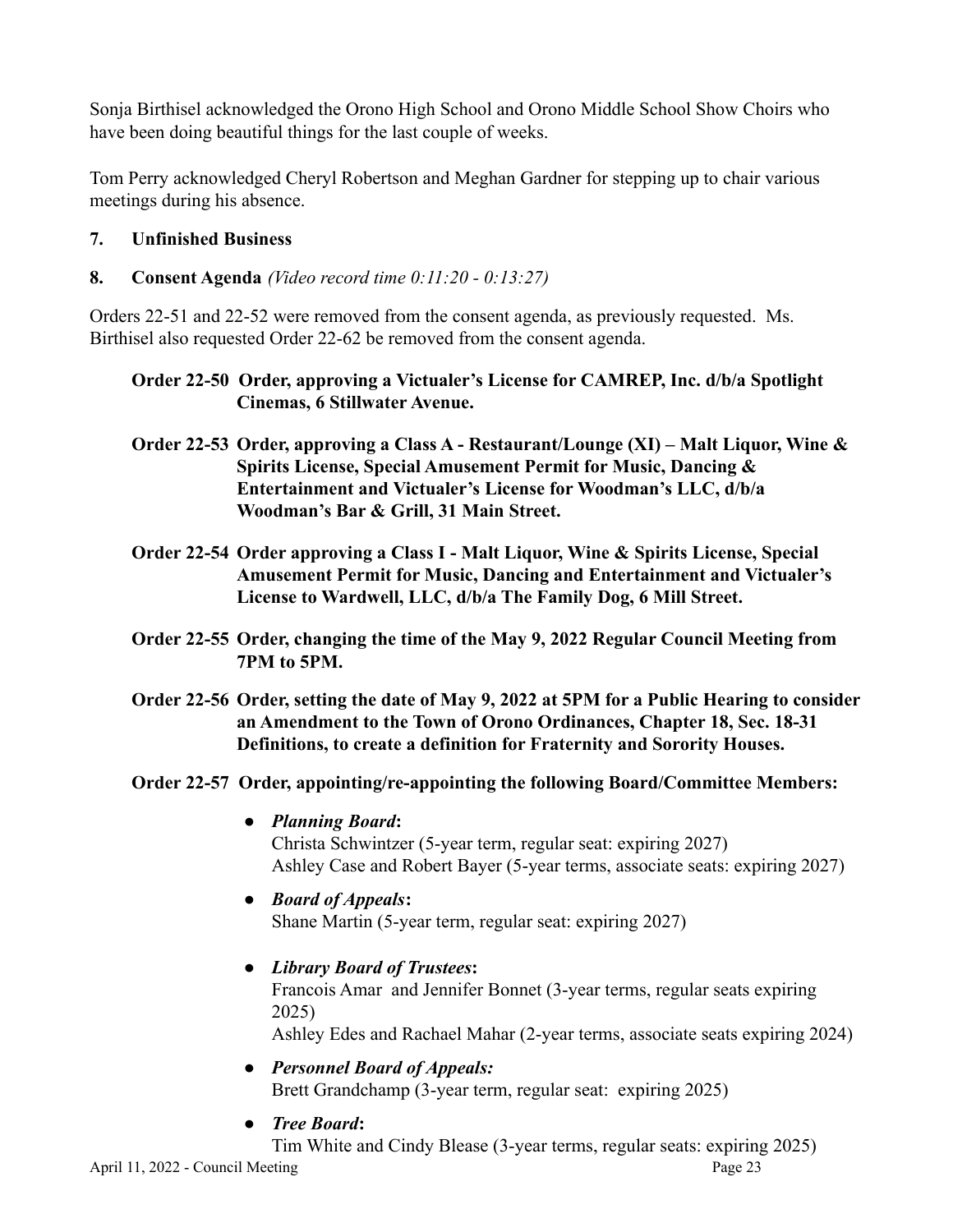#### **●** *Trails Committee***:**

Jeffrey Boal, Gail White, David Thompson, David Frankel, Kate Locke and Mary Jean Sedlock (3-year terms: expiring 2025)

## **●** *Voter Registration Board of Appeals***:**

Paula Moore (Dem), Janet Goodrich (Rep), Gwethalyn Phillips (Dem Alternate), John Beckett (Rep Alternate) (3-year terms: expiring 2025) and David Mitchell (Chairperson) (4-year term, filling unexpired seat until 2024)

#### **Order 22-58 Order, appointing Election Clerks for two-year terms, as recommended by the Democratic and Republican Parties***.*

| Democrats               |                           |                          |
|-------------------------|---------------------------|--------------------------|
| Cathy Anderson          | Aidan Andrews             | <b>Chantal Bussiere</b>  |
| Camden Bock             | Karen Boucias             | Debra Brooks             |
| Genia Boko              | Lisa Buck                 | Mary Cathcart            |
| Jodi Clayton            | <b>Ben Cotton</b>         | David Cox                |
| Geoff Gordon            | <b>Suzanne Gordon</b>     | Judith Hakola            |
| Lucia Helder            | Madeline Hanlon           | Mary Anne Hillary        |
| Peggy Holt              | Jennifer Jain             | Angela Kohtala           |
| Ian Cobo-Lewis          | Jerry Longcore            | Cathryn Marquez          |
| Julie Monroe            | Paula Moore               | Laurie O'Brien           |
| Connie Perry            | <b>Gwethalyn Phillips</b> | Janice Poulsen           |
| <b>Jewel Powers</b>     | <b>Betsy Rose</b>         | Pamela Simon             |
| Cynthia Smith           | Barbara Smith             | <b>Kerry Sweet</b>       |
| Katherine Taylor        | Robert Wheldan            |                          |
|                         |                           |                          |
| Republicans             |                           |                          |
| <b>Allison Applebee</b> | Robert Bass Jr.           | <b>Connie Bates</b>      |
| John Beckett            | <b>Robin Beckett</b>      | <b>Mark Brewer</b>       |
| <b>Sally Booker</b>     | Judith Cyr                | Jennifer Desmond         |
| Jamie Giguere           | Janet Goodrich            | Nancy Grant              |
| Dawn Kitchen            | Daniel LaPointe           | Mary Lapin               |
| Anna Leek               | Theresa Legere            | <b>Gary Noyes</b>        |
| Stephen O'Connell       | Denise O'Connell          | <b>Francine Palmeter</b> |
| <b>Margaret Russell</b> | Donna Slopey              | Joshua Smith             |
| Judith Sullivan         | Patricia Thompson         | Peter Triandafillou      |
|                         |                           |                          |
| Unenrolled              |                           |                          |
| Jacob Chaplin           | Roger Feeley              | Lisa Feldman             |
| Frank Kelly             | David Mitchell            | Johanna Toothaker        |
| <b>Adam Toothaker</b>   | Wanda Thomas              |                          |
|                         |                           |                          |
| Green Independent       |                           |                          |
| MacKenzie Hayes         |                           |                          |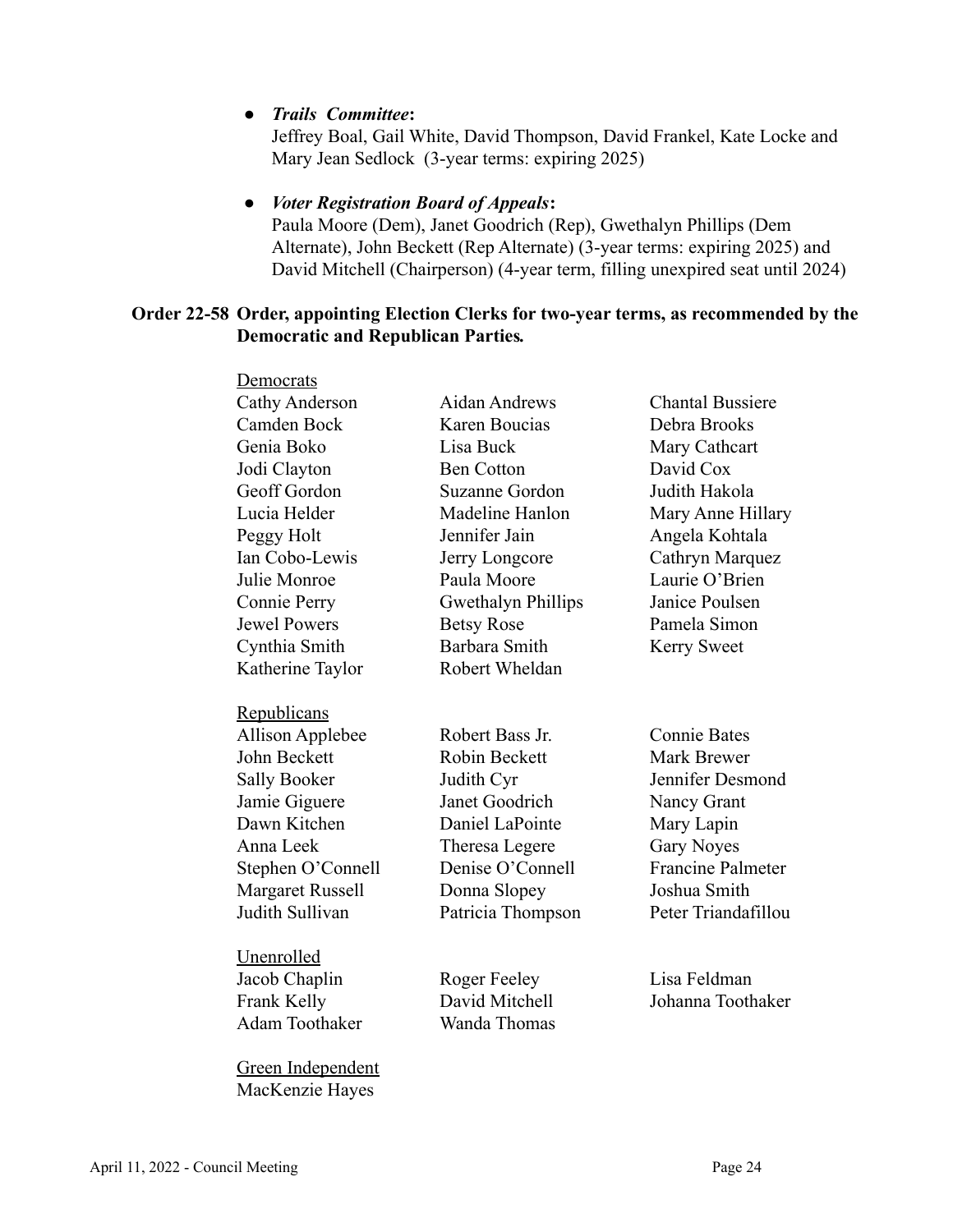#### **Order 22-59 Order, confirming the following 1-year appointments of the Town Manager:**

| Tree Warden                     | Robert Yerxa  |
|---------------------------------|---------------|
| Road Commissioner               | Robert Yerxa  |
| Code Enforcement Officer        | Patrick Estey |
| <b>Building Inspector</b>       | Patrick Estey |
| Alternate Electrical Inspector  | Patrick Estey |
| <b>Local Plumbing Inspector</b> | Patrick Estey |

- **Order 22-60 Order, confirming the Town Manager's 1-year appointment of David Russell as Alternate Code Enforcement Officer, Alternate Building Inspector, Electrical Inspector, and Alternate Local Plumbing Inspector.**
- **Order 22-61 Order, confirming the Town Manager's 1-year appointment of Peter Hall as an Alternate Electrical Inspector.**
- **Order 22-63 Order, accepting a donation of up to \$4,000 in matching funds from the St. Louis Family Fund and authorizing the Town Manager to purchase up to six (6) Zoll AED Plus systems from Allied 100, LLC of Woodruff, Wisconsin in an amount not to exceed \$9,040 with remaining funds to be drawn from approved FY22 Departmental Operating Budgets.**
- **Order 22-64 Order, correcting Order 21-141 to purchase Two Hybrid Police Cruisers versus one Regular and one Hybrid Cruiser with the cost difference of approximately \$3,500 to be moved from the approved FY22 Police Department budget to the capital budget for this purchase.** *(Note: This item was originally approved at the Council's 7/12/2021 Meeting with changing instructions to staff at the 7/14/21 Council Committee Meeting.)*

Moved by Meghan Gardner and seconded by Cheryl Robertson to approve the consent agenda. All voted in favor, 7-0.

**9. New Business**

## **Order 22-51 Order, approving an On Premise Relocation Application for Chou Enterprises Inc. d/b/a China Garden, from 6 Stillwater Avenue to 12 Stillwater Avenue, conditioned upon receiving a Certificate of Occupancy.** *(Video record time 0:13:34 - 0:15:30)*

Moved by Meghan Gardner and seconded by Geoffrey Wingard. All voted in favor, 7-0.

Ms. Wilson stated China Garden is trying to get the construction work completed to open in the new location, and it is the staff's desire to not let the permit process be what stops them from opening.

#### **Order 22-52 Order, approving a Class I – Malt Liquor, Wine & Spirits License and Victualer's License for Chou Enterprises Inc. d/b/a China Garden, 12 Stillwater Avenue, conditioned upon receiving a Certificate of Occupancy.** *(Video record time 0:15:32 - 0:16:15)*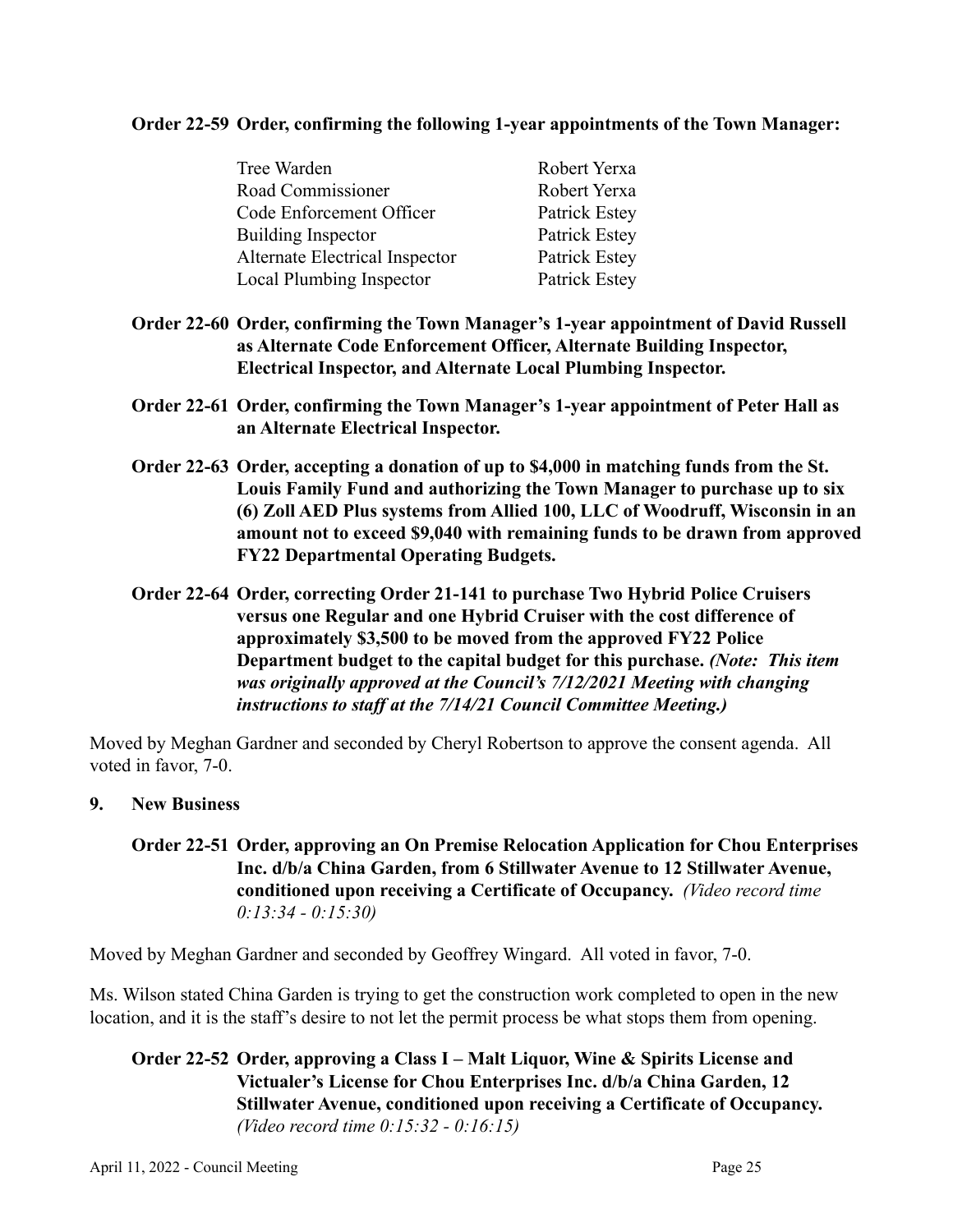Moved by Meghan Gardner and seconded by Cheryl Robertson. All voted in favor, 7-0.

**Order 22-62 Order, approving the transfer of any portion of the Defendant in Rem \$237.00, as set forth in Penobscot Court Criminal Action Docket No. CR-21-1497, State v. Payson Viles, pursuant to 15 M.R.S.A. Sec. 5824(3) & Sec. 5826(6); further, authorizing the Town Manager, if approved by the court, to transfer 15% of the funds received to the Penobscot County District Attorney.** *(Video record time 0:16:16 - 0:20:07)*

Moved by Cheryl Robertson and seconded by Geoffrey Wingard. The vote was in favor, 5-2 (with Councilors Birthisel and Laraway opposed).

Ms. Wilson noted this is a fairly route action by Council. She explained that if someone is found guilty of a drug offense, and the District Attorney's Office determines the Police Department played a significant role, the District Attorney's Office can file forfeiture requests to the State. If the court awards the assets, the proceeds would be split 85% to the Town and 15% to the DA's Office. She stated the Town Council must agree in advance that they will accept the assets by vote prior to the Court's consideration of the forfeiture request. The funds can be used for law enforcement activity.

## **Order 22-65 Order, approving Ordinance Amendments to the Town of Orono Code of Ordinances, Chapter 18 Land Use, Sec. 18-31, Definitions, Sec. 18-106, Schedule of uses, and Sec. 18-131, Home occupations, to amend zoning and performance standards for Homestays.** *(Video record time 0:20:08 - 0:25:30)*

Motion by Leo Kenney and seconded by Sonja Birthisel to postpone Order 22-65 until the July 11, 2022 Council Meeting. The vote was in favor, 6-1 (with Councilor Robertson opposed).

Mr. Kenney commented he would like to postpone voting on the proposed Ordinance because he has questions he would like to vet with Council. Ms. Birthisel appreciated all that has gone into this ordinance, but she also has questions, and would like more time to consider the ordinance.

Ms. Gardner noted she is fine with discussing this issue further, and noted the intent of the proposed ordinance is to make current Airbnb's legal. She noted the Council has worked hard on this ordinance to create harmony with rentals and neighborhoods, with owner occupied properties and non-owner occupied properties (with a local agent). Ms. Gardner noted that proposed State legislative bill LD2003 would negatively impact Orono and the work Council has tried to do by eliminating the requirement of having a local agent (for long term rentals). She encouraged people to read the bill and reach out to their legislators to make amendments to the bill.

## **10. Council Committee/Representative Reports** *(Video record time 0:25:32 - 0:30:52)*

**Community Development Committee -** Geoffrey Wingard reported the Committee met on 3/28/22 and received an update on the Town Climate Action Planning efforts and grant, and reviewed the June Pride Month Proclamation and the Juneteenth Proclamation. Ms. Wilson provided an update regarding the Municipal Review Committee.

**Environment Committee** - Cheryl Robertson reported that the Committee vetted a potential municipal resolution on the Pine Tree Amendment and decided to give it some time. She noted the